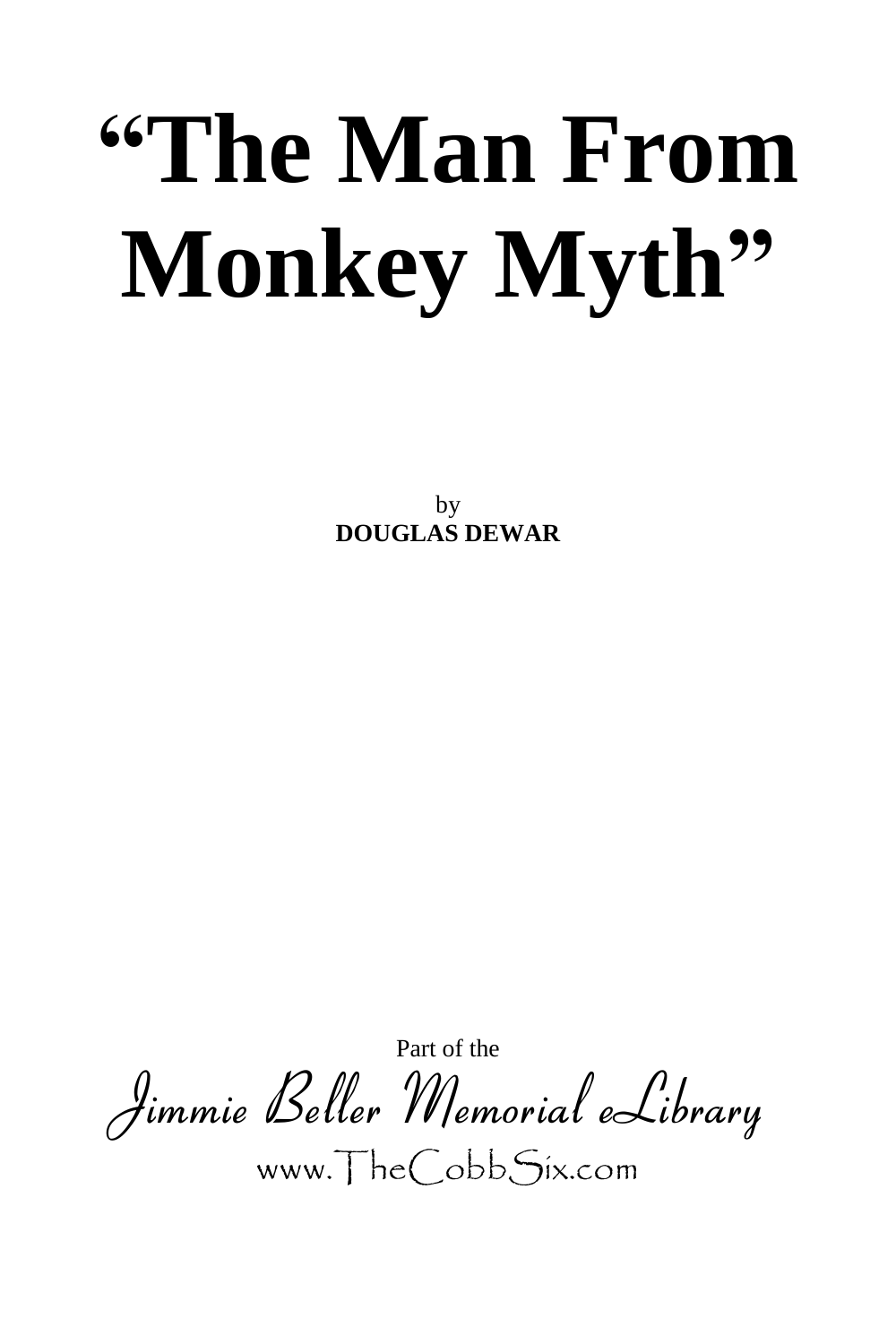Nearly one hundred years ago W. R. Broderip, F.R.S., in the chapter 'Apes and Monkeys' of his *Zoological Recreations,* wrote:

'Tailed or tailless, this amusing order of mammiferous animals has always been, and ever will be, regarded by the million with feelings of mingled interest and disgust. Every one is irresistibly attracted by the appearance and tricks of a monkey—very few leave the scene without something like mortified pride at the caricature held up to them. The zoologist regards the family with an interest proportioned to their approximation to man; but he knows that their apparent similarity to the human form vanishes before anatomical investigation; and that, although there may be some points of resemblance, the distance between the bimanous and the quadrumanous types, notwithstanding all the ingenious arguments of those philosophers who support the theory of a gradual development from a monad to man, is great.

'We would treat with respect such names as Lamarck, Bory de Saint Vincent—ay, and others, even unto Monboddo, through the announcement of the last will handly be received by any naturalist with gravity; but we must beg leave to differ from them *toto caelo.* Leaving the tail out of the question, there is no doubt that the number and quality of the teeth in some species are identical with the formula belonging to the human subject; and there may be as little that the peasants of the Landes of Aquitaine, who gain their living by climbing for the resin of the *Pinus Maritima,* have acquired a power of opposing, in a certain degree, the great toe to the others; but these facts are, after all, but traps for the unwary.'

While Broderip was penning this passage the unwary Darwin was heading for these and other like traps, and, before twenty-five years had passed, he, Huxley, Haeckel and scores of other zoologists were well and truly caught in them; and most of their successors are likewise trapped. Just as the fox of the fable that lost its tail, tried, by proclaiming that this loss is a great gain, to induce other foxes to rid themselves of their tails, so have Darwin and his followers endeavoured to entice others into their traps by proclaiming that it is far better to be a risen ape than a fallen man.<sup>1</sup> Those who refuse to become entrapped are dubbed savages by

 $<sup>1</sup>$  Each of Darwin's victims, craving companionship, tries to entice others into the</sup> particular trap in which he is caught. Various baits are used, e.g., Pithecanthropus, Dryopithecus, Sivapithecus, Australopithecus, Propliopithecus, Simia, a lemuroid, a tarsioid, ape-like stock, a generalised ape, a generalised Primate, a generalised mammal, three different kinds of ape, four different kinds of ape, five different kinds of ape. All these and others have been put forth as the ancestors or near ancestor of man. In this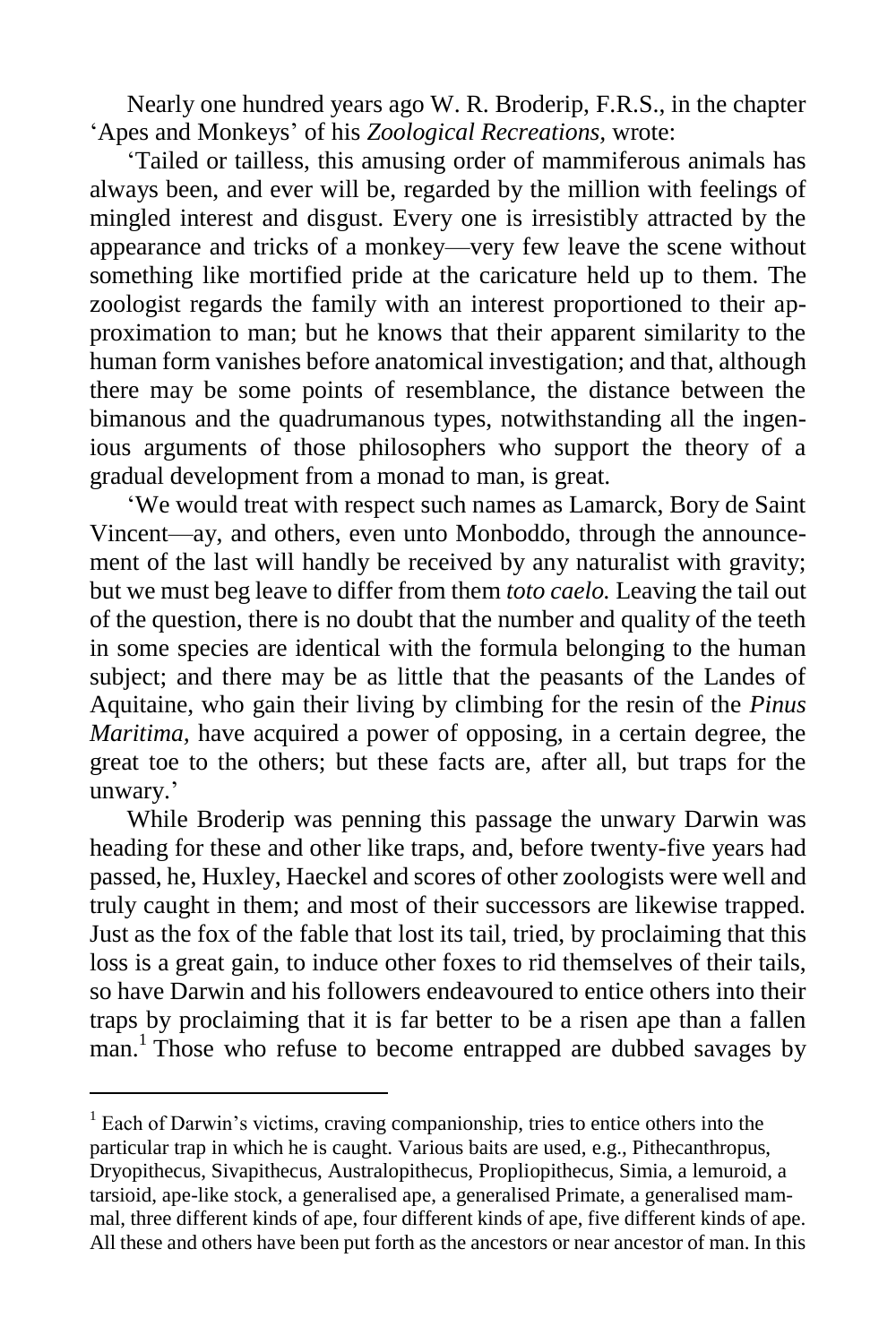Darwin, who cries (*Descent of Man*, p. 927): 'He who is not content to look, like a savage, at the phenomena of nature as disconnected, cannot any longer believe that man is the work of a separate act of creation.<sup>2</sup> The oft-repeated assertion that Darwin never said that man is descended from an ape or monkey is incorrect. Here are Darwin's words *(op. cit.,* p. 239).

'A naturalist would undoubtedly have ranked as an ape or a monkey an ancient form which possessed many characters in an intermediate condition, and some few, perhaps, distinct from those found in either group. And as man from a genealogical point of view belongs to the Catarhine or Old World stock, we must conclude, however much the conclusion may revolt our pride, that our early progenitors would have been properly thus designated.'

It is but just to say that not everyone who believes man to be derived from a non-human ancestor, deems that ancestors to have been an ape. Some, notably Professor F. Wood Jones, would derive man from a kind of Tarsier. Such are unacceptable to most transformists. Thus Professor E. A. Hooten writes *(Up from the Ape,* p. 105): 'I find it easier to believe and more palatable to swallow the theory that man has evolved from some brutal arboreal ape, than from a pop-eyed, swivel-necked, rat-like tarsioid.' But, not matter what view be held of the origin of man, the exercise of a little intelligence should convince anyone that none of man's ancestors can have had any of the following characters.

(1) A hairy coat to which the young could cling, thus allowing the mother full use of all four limbs for locomotion.

(2) Quadrupedal gait.

 $\overline{a}$ 

(3) An opposable great toe.

Let us consider these. As to the hairy coat, Darwin must have realised that, if this were lost, this must have happened in spite of Natural Selection. Instead of admitting this, he suggests to his readers that the

connection Professor H. H. Woollard writes (Science Progress, July, 1938): 'When a new fossil has been discovered, the discoverer has been unable to resist the temptation of asserting that his fossil, if apelike, presented all sorts of human characters, and, if human and clearly modern in character, it possessed all sorts of simian characters, more or less hidden and elucidated only by minute examination.'

 $2^2$  By similar reasoning Darwin's Origin of Species should be regarded as having spontaneously generated itself out of ink and paper, and having automatically begotten Darwin's later books; for to suppose them to have been connected by mere intelligence, and to believe that every letter in every word in these voluminous productions had been specially formed would, on Darwinian principles, have been simply barbaric.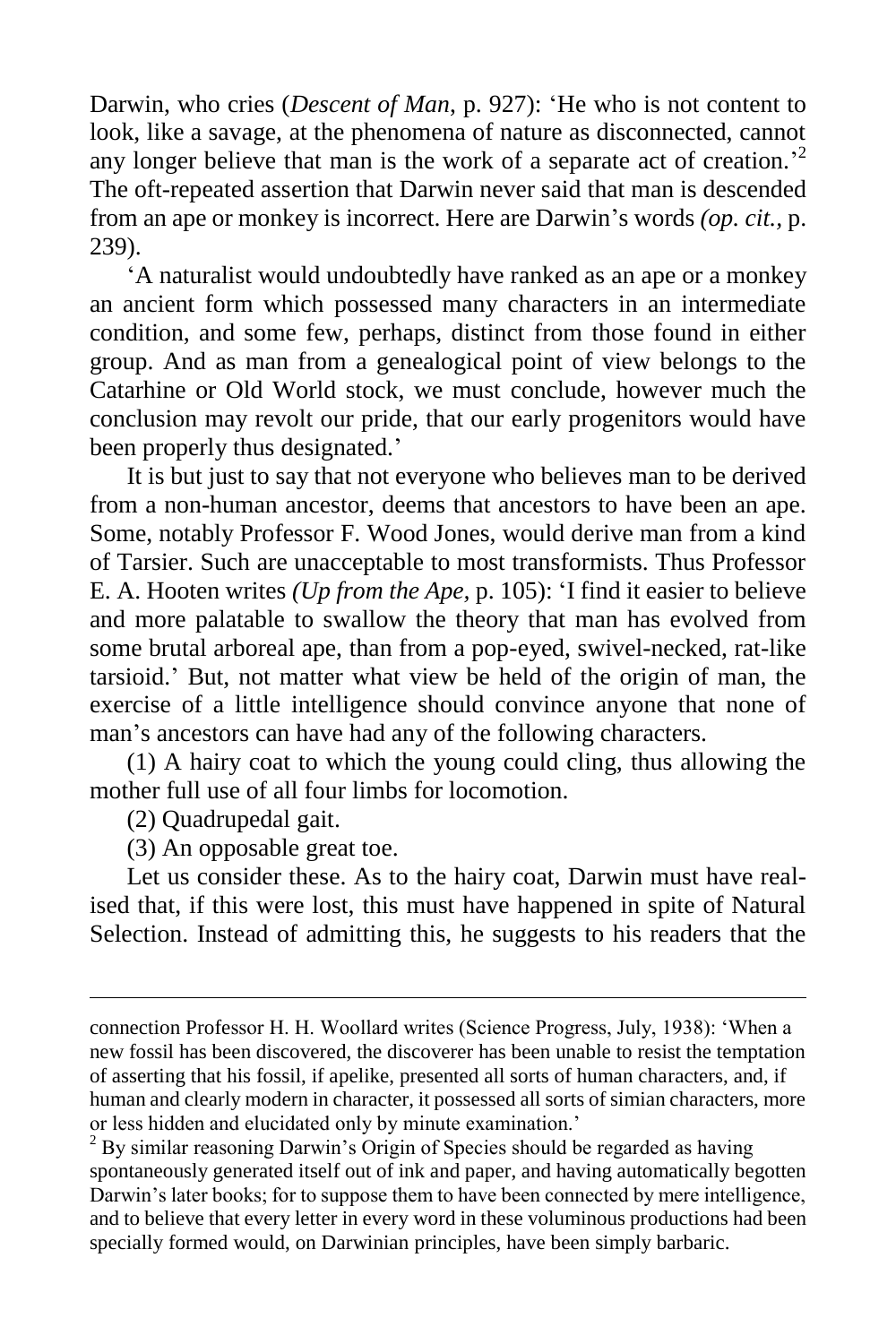loss took place in the tropics. He writes *(op. cit.,* p. 86):

'Mr. Belt believes that within the tropics it is an advantage to man to be destitute of hair, as he is thus enabled to free himself of the multitude of ticks (acari) and other parasites, with which he is often infested, and which sometimes cause ulceration. But whether this evil is of sufficient magnitude to have led to the denudation of his body by Natural Selection may be doubted, since none of the many quadrupeds inhabiting the tropics have, so far as I know, acquired any specialized means of relief. The view which seems to me the most probable is that man, or rather primarily woman, became divested of hair for ornamental purposes, as we shall see under Sexual Selection; and, according to this belief, it is not surprising that man should differ so greatly in hairiness from all other Primates, for characters, gained through Sexual Selection, often differ to an extraordinary degree in closely related forms.'

Darwin here ignores the fact that the main function of the body hair of apes and monkeys is to provide a kind of mat to which the young clings when carried by the mother, allowing her full use of all four limbs for brachiation or other form of locomotion. The young New World monkey hangs on to the back hair of the mother; young Old World monkeys and apes cling to the hair of the mother's underparts. Le Vaillant records that he shot, in British Guiana, a monkey carrying a young one on its back. The youngster, which was not injured by the shot, continued to cling to its mother's dead body while this was being taken to the camp. In order to tear it away Le Vaillant had to get the help of a negro. When disentangled the young one made a dart for a peruke on a wooden block. It embraced the peruke with all four hands and could not be induced to quit it for four weeks. $3$ 

Now consider the case of a species of ape of which the body hair grew gradually shorter and finer. The shorter the hair became the more difficult it would be for the young to hang on and the greater would be the mortality resulting from them falling to the ground when the mother was moving fast; and *ex hypothesi* Natural Selection would prevent the shortest-haired females rearing young, for, said Darwin *(Origin of Species,* p. 63): 'We may be sure that any variation in the least degree injurious would be rigidly destroyed.' The only way in which the unfortu-

 $3$  To provide a baby orangoutang, captured in Borneo, with something to cling to, A. R. Wallace made out of a piece of buffalo hide an artificial mother, but he had to remove this because the young orang, in its efforts to extract milk therefrom, was nearly choked by the hair it swallowed.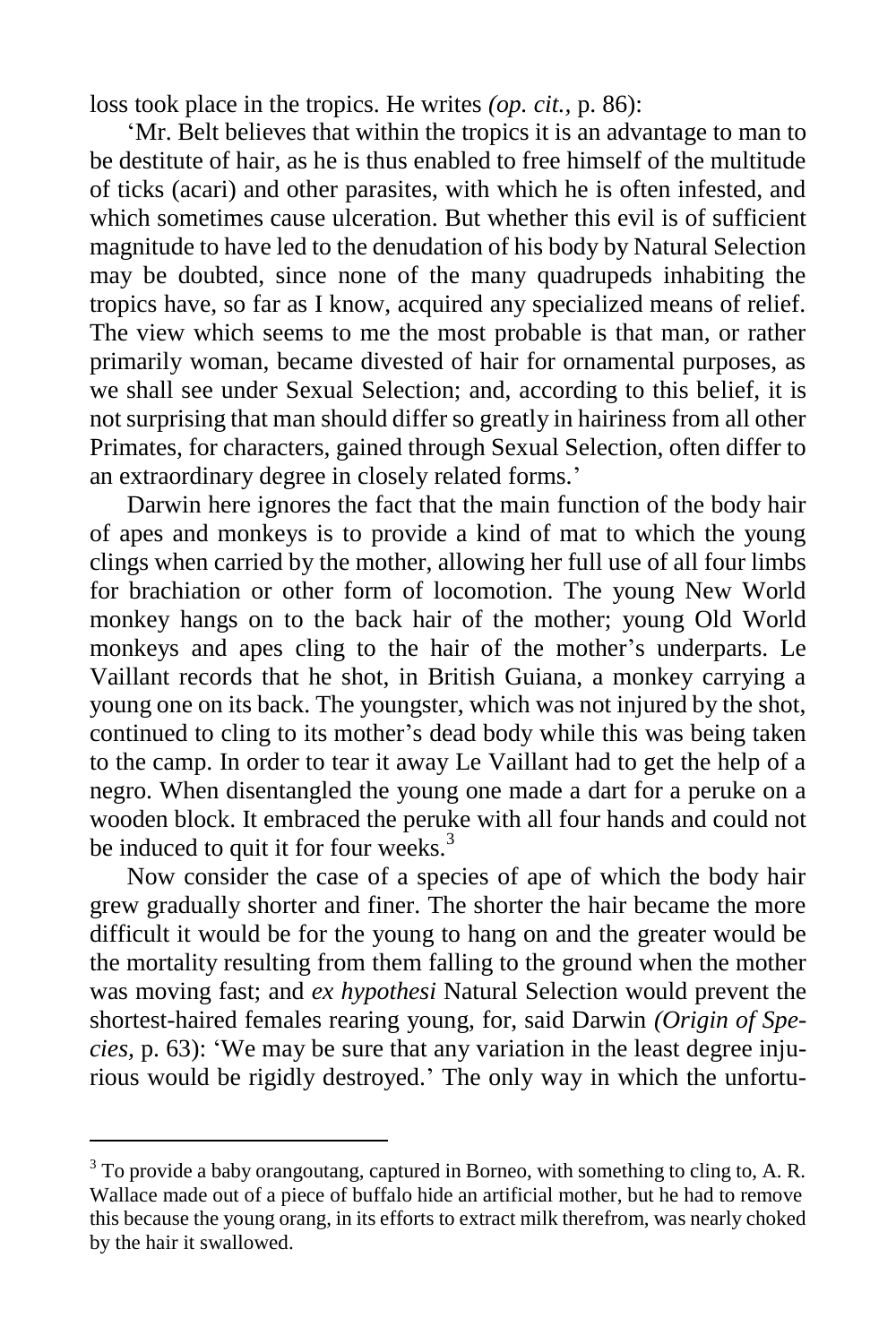nate species of which the body hair was becoming progressively shorter could avoid extinction would be for mothers to take to using one of their limbs to hold the young one. As this would allow only three limbs for locomotion, the mothers when fleeing from enemies would be sorely handicapped and so be eliminated by Natural Selection.

The foregoing considerations show why Darwin made Sexual Selection responsible for the nudity of man. He promised that when speaking of Sexual Selection he would explain how this feat was accomplished. But those who turn to the part of the book on Sexual Selection for enlightenment will find no mention of the matter. This is particularly disappointing because of Darwin's assertion that 'primarily woman became devoid of hair for ornamental purposes' does not tally with his oft-repeated declaration that Sexual Selection modifies the male rather than the female, owing to the greater and more promiscuous 'eagerness' of the male who 'usually accepts any female' (*Descent of Man,* pp. 348, 640, 683, 796, 825). In this case there was no reason why Sexual Selection should cause the female to lose her hair, such loss not being necessary for her to attract males, but there was every reason why Natural Selection should operate to prevent the loss of the hair so greatly needed for the carrying of her young. Darwin evidently found himself in difficulty. He could hardly expect to be believed if he asserted that the prohominid male suddenly acquired an aesthetic preference for short-haired females, and had an eye keen enough to distinguish between one of which the average length of the body hair was, say, 13 mm., and one whose hair measured 12 mm., and mated only with the latter, so that the body hair of the female became progressively shorter until eventually the present nude condition was reached.

Nor could Darwin, even though fortified by his belief that acquired characters are inherited, assert that, just as girls today pluck their eyebrows to attract men, so did the female prohominids heroically pluck the whole body, because human beings have many body hairs, probably as many as anthropoid apes have, but the human hairs are very much shorter and finer. Neither of these theories accounts for the nakedness of the males. Darwin, profiting by our ignorance of the laws of inheritance, asserted that the characters acquired by one sex as the result of Sexual Selection are transmitted to the other sex, but, even so, he had to explain how the naked females contrived to transmit to the males long beards, moustaches and whiskers which they themselves lacked. These troublesome male ornaments also made it difficult for Darwin to change his theory by asserting that the males were the first to be denuded because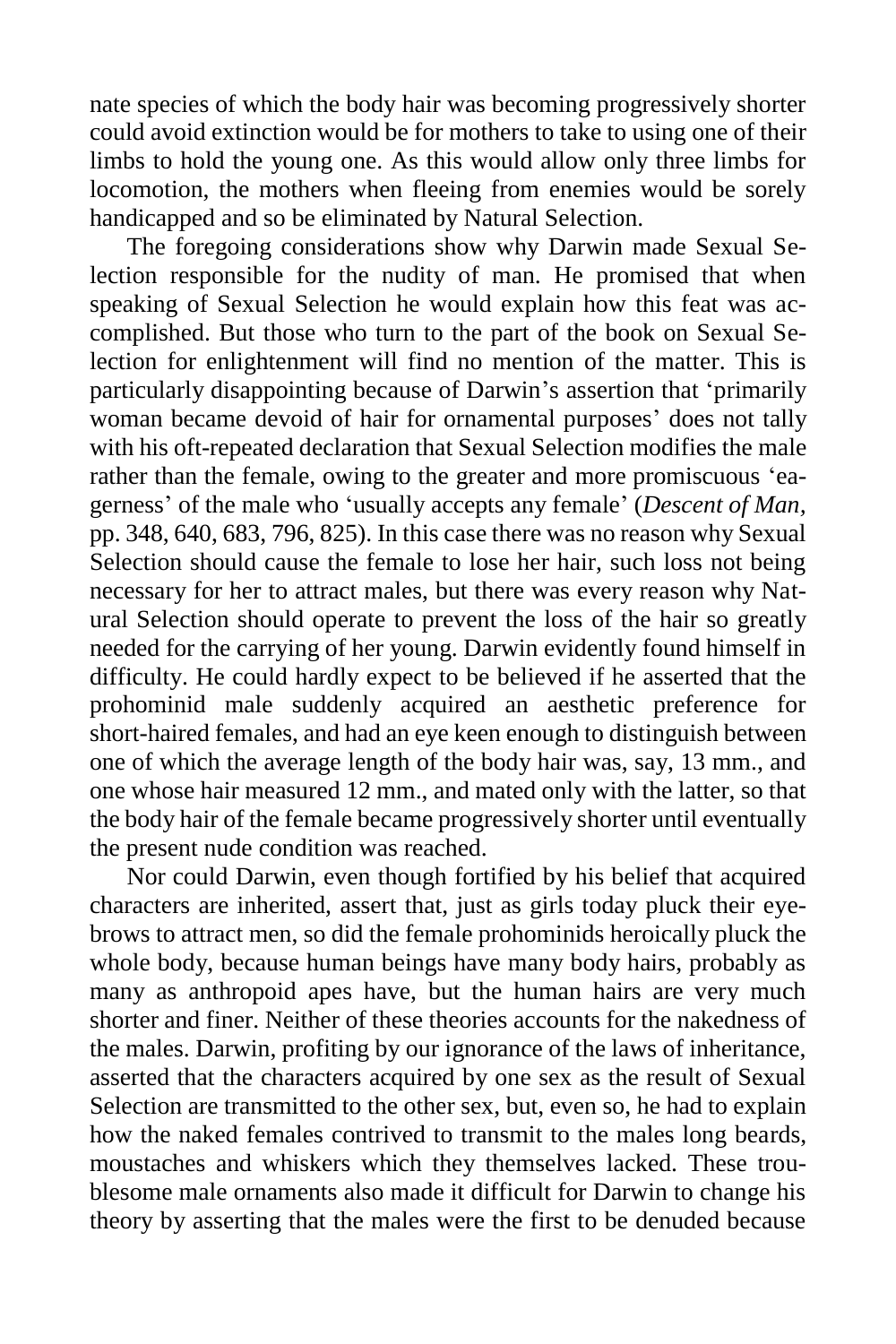the females suddenly acquired a predilection for naked males, for, in that case, he would have had to tell us why Natural Selection permitted the males to transmit their nudity to the females and so deprive them of their means of carrying the young. He would also have been up against Natural Selection had he asserted that the males and females acquired their nakedness contemporaneously, either by mutual selection, or by plucking or scratching off their own hair, or that of the opposite sex. No wonder, then, that Darwin did not fulfill his promise to show us how mankind lost the hairy coat. So does Darwin's theory that Sexual Selection brought about the nudity of mankind collapse, and with it the theory that man's ancestors had a coat of long hair.

Because human hair neither keep man warm nor provide a mat to which young babies can cling, Darwin's followers imagine that they are useless structures. The learned authors of *Science of Life*—H. G. and G. P. Wells and Julian Huxley—make the following pronouncement (p. 410):

The body hair of men and women is purely vestigial, it no longer serves to prevent us losing heat. And yet each of these tens of thousands of useless hairs possesses a useless muscle by means of which it can be quite uselessly raised.'

The truth is that there hairs have an important function. Each is embedded in a follicle into which opens the duct of at least one sebaceous gland secreting an oily fluid necessary to keep the skin in good condition. These hairs and the muscles attached to them—the *arrectores pilorum*— have a twofold function. The muscles, which are situated on the side of the hair toward which it slopes, on contraction diminish the obliquity of the hair follicle and render the hair more erect, and, at the same time, compress the sebaceous glands and expel their contents (Cunningham, *Text Book of Anatomy* (1902), p. 733). The presence of the hair and its movements also prevent the mouth of the follicle from becoming blocked with sebaceous matter. Follicles which have lost their hair sometimes become blocked and this may result in the formation of a sebaceous cyst.

The citation of these human body hairs as useless vestiges is largely due to the fact that, as knowledge increases, the evidence for evolution diminishes. In view of the difficulty of procuring good evidence of evolution, transformists make much of structures deemed by them to be useless vestiges of organs that were formerly useful. About fifty years ago an arch-transformist named Wiedersheim asserted that there are in the human body no fewer than 180 of these vestiges which are 'almost or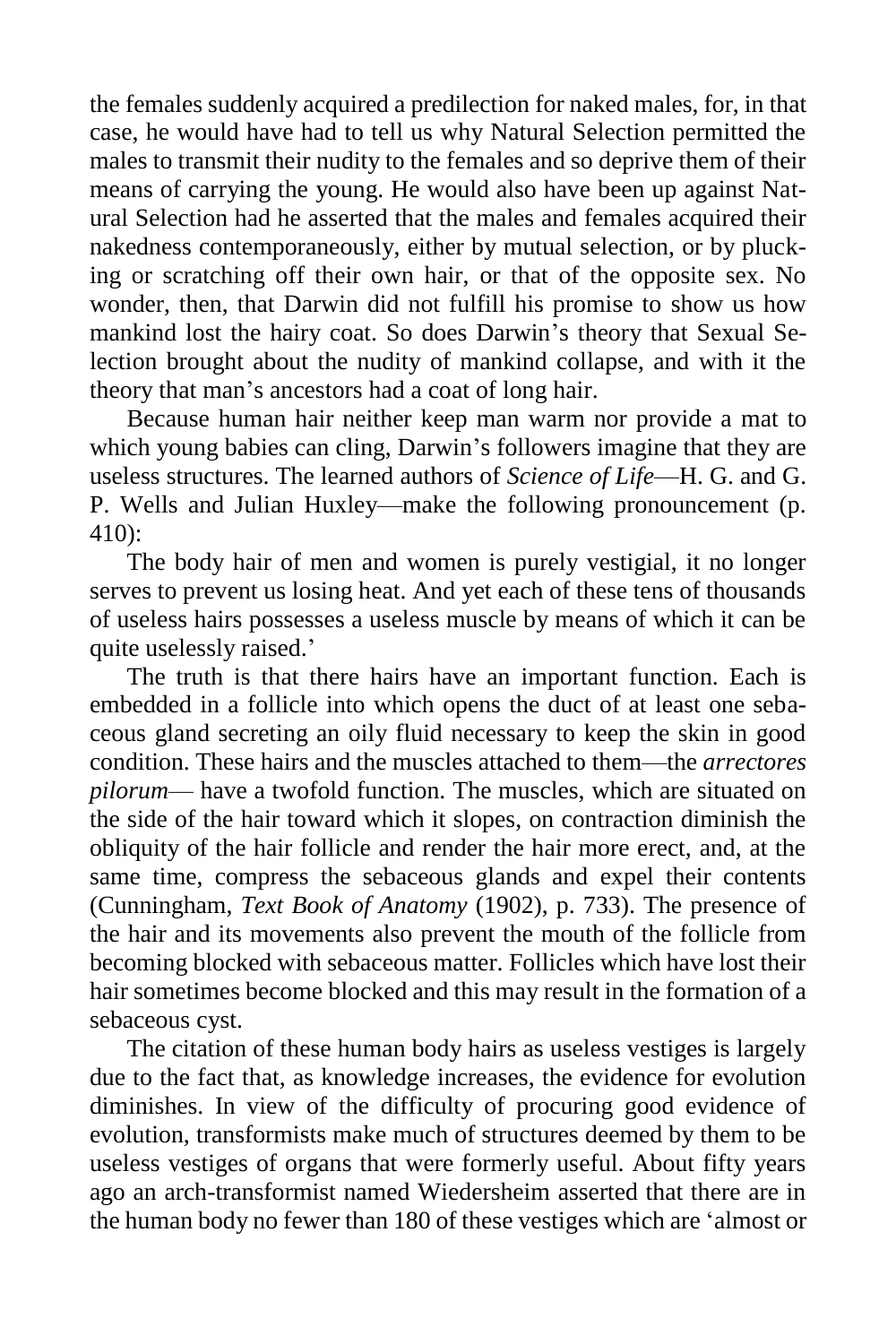wholly useless.<sup>4</sup> The authors of the *Science of Life* quote this, adding (p. 410) 'each one of them is a stumbling-block to the believer in Special Creation but an ally to the evolutionist.' In fact it is open to doubt whether there exists in any animal a structure which is neither useful to it at some period of its life nor formed because every embryo at an early stage of development exhibits the primordia of all the structures found in the class to which it belongs, including both male and female organs in animals that are not hermaphrodite.<sup>5</sup>

Some of the useless vestiges cited by the authors of the *Science of Life* are supposed to date back to the time when man's ancestors were fishes! Thus they write (p. 1127):

'The smell cells in the nose . . . are definitely fishy and will only work if they are immersed in water, so we find, in an out-of-the-way corner of the cavity of the nose, a special set of little glands, evolved when the vertebrates came on dry land, whose business it is to secrete a film of moisture over the small cells—a tiny vestigial sea for them to work in.'

Dr. R. E. D. Clark, who is a chemist, thus comments (*Trans. Victoria Institute*, Vol. LXXI, p. 182):

'Anyone with some elementary knowledge of chemistry knows that reactions do not occur save in liquids—except at an incredibly small speed. The reason why the sense of smell is connected with liquid is chemical—there is no need to appeal to evolution.'

The functions of some of the useless vestiges of Messrs. Wells and Huxley are described by Vialleton on pp. 163-167 of his *L'Origine des Etres vivants. LTllusion transformiste.* Fifteen editions of this book were sold within three years of publication, nevertheless no publisher approached in this country was willing to incur the risk of issuing an English translation. One of the supposed vestiges not dealt with by Vialleton is thus described in the *Science of Life* (p. 411):

'The little fleshy fold in the inner angle of our eye . . . seems to have no function whatever; but in most lower vertebrates, including many mammals such as cats, this same fold is a veritable third eyelid, which can be rapidly swept across the eye from one side to the other. As further

<sup>&</sup>lt;sup>4</sup> The adverb 'almost' provides a good line of retreat in case of an attack.

 $5$  Cp. Goodrich (Encyc. Britannica, vol. 8, p. 926): 'It is doubtful whether any really useless parts are ever preserved for long unless they are insignificant, and many of the so-called vestigial organs are now known to fulfil important functions.' Some structures exist of which the uses are not at present known; but it is premature to assert that these are useless.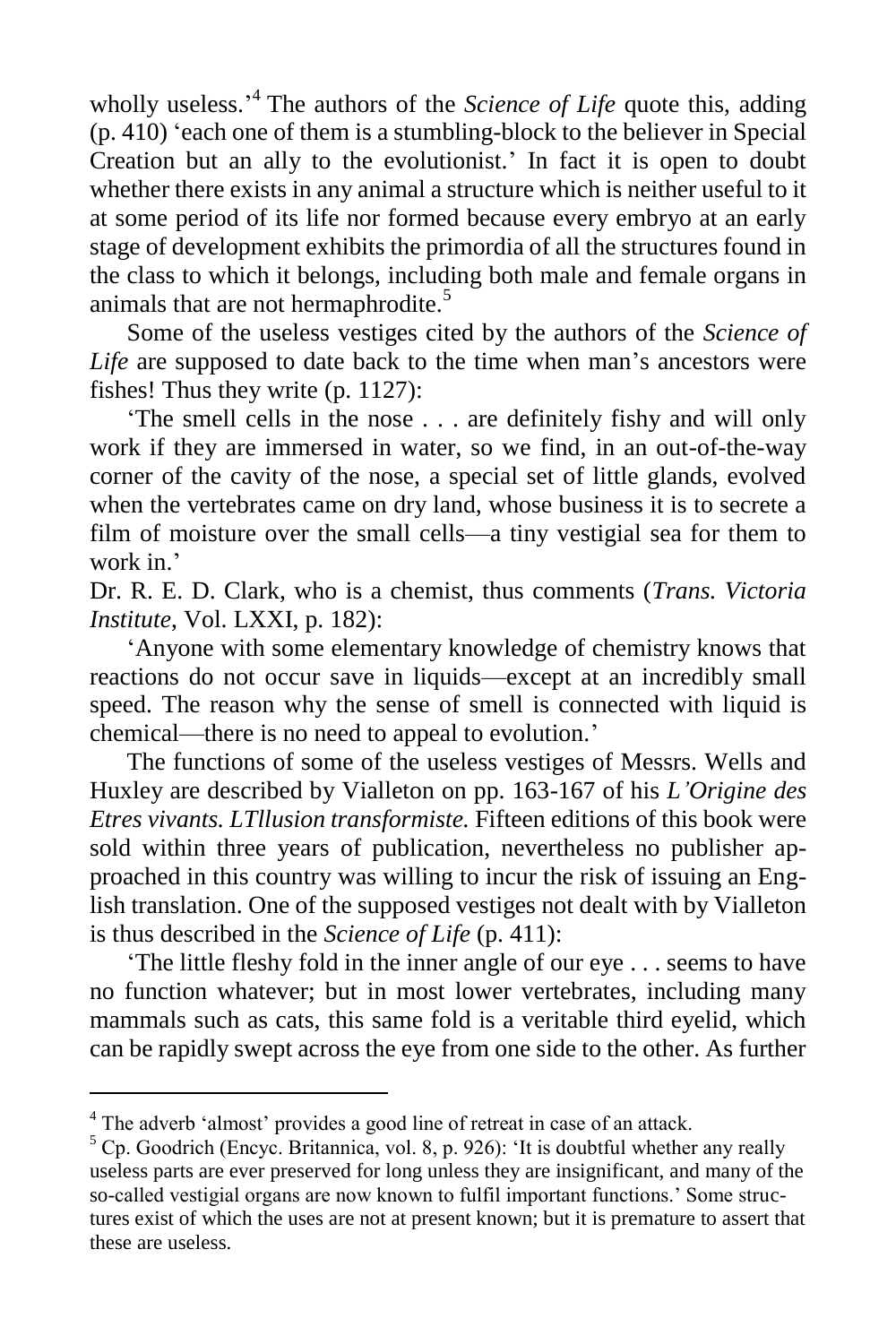proof of man's simian relationship it may be noted that apes, and monkeys, too, have their third eyelid reduced to a vestige.'

Man would be in a woeful plight but for this semilunar fold. This is not membranous like an eyelid, but cartilaginous. When dust or other foreign body gets into the eye, tears flow, the eyelids close and muscular movement sweeps the tears, with the foreign particle, toward the inner corner of the eye, where the membranous edge of this fold scoops up the offending object, causing it to pass on to the *caruncula lachrimalis*—a patch of skin in the corner of the eye provided with fine hairs and sebaceous glands. Here the foreign matter becomes a sticky mass which can easily be removed by the finger without harming the eye.<sup>6</sup>

The supposition that man is descended from a quadrupedal ancestor is, I submit, unsustainable. Man's upright posture and gait mark him off very sharply from all other types. The great comparative anatomist, L. Vialleton, goes on so far as to assert (*op. cit.,* p. 281) that man is as far separated from his supposed simian relatives as bats and whales are from all other animals. Professor F. G. Parsons, who is a transformist, writes *(Ency*. *Brit.,* vol. 15, p. 990): there is 'a greater gap between the musculature of man and that of the other Primates than there is between many different orders.' Darwin did not appreciate this. The change from quadrupedal to bipedal gait presented no difficulty for him. He wrote *(Descent of Man,* p. 78): 'We see . . . in existing monkeys a manner of progression between that of a quadruped and a biped.' This is not so. Monkeys are quadrupedal, but, as they spend most of their time in trees, they are more agile, more supply than creatures which rarely leave the ground. Hence those who derive man from a quadruped naturally assert that this ancestor was a tree-dweller, be it ape, tarsier or lemur. They have to get man's ancestor up a tree. How it got there, how it became transformed from a ground to a tree-dweller, they make no attempt to explain. Darwin starts off with an ape living in the trees and then makes it descend to the ground. Having got it back to *terra firma,* Darwin has to get it on its hind legs. Accordingly he writes *(op cit.,* p. 76):

 $<sup>6</sup>$  E. P. Stibbe gives a full account of the process on pp. 159-175 of Vol. LXII of the</sup> Journal of Anatomy. There is a drawing of the apparatus in Gray's Anatomy (p. 591, 9th Edition).

In reptiles, birds and some mammals the eye is cleared of foreign matter by a third eyelid—a semi-transparent membrane below the other eyelids. This, when at rest, is folded up and tucked away in the corner of the eye. By the action of two muscles it can be swept across the eye and so removes obnoxious particles. I cannot see how this third eyelid could be converted into the semilunar fold by degrees.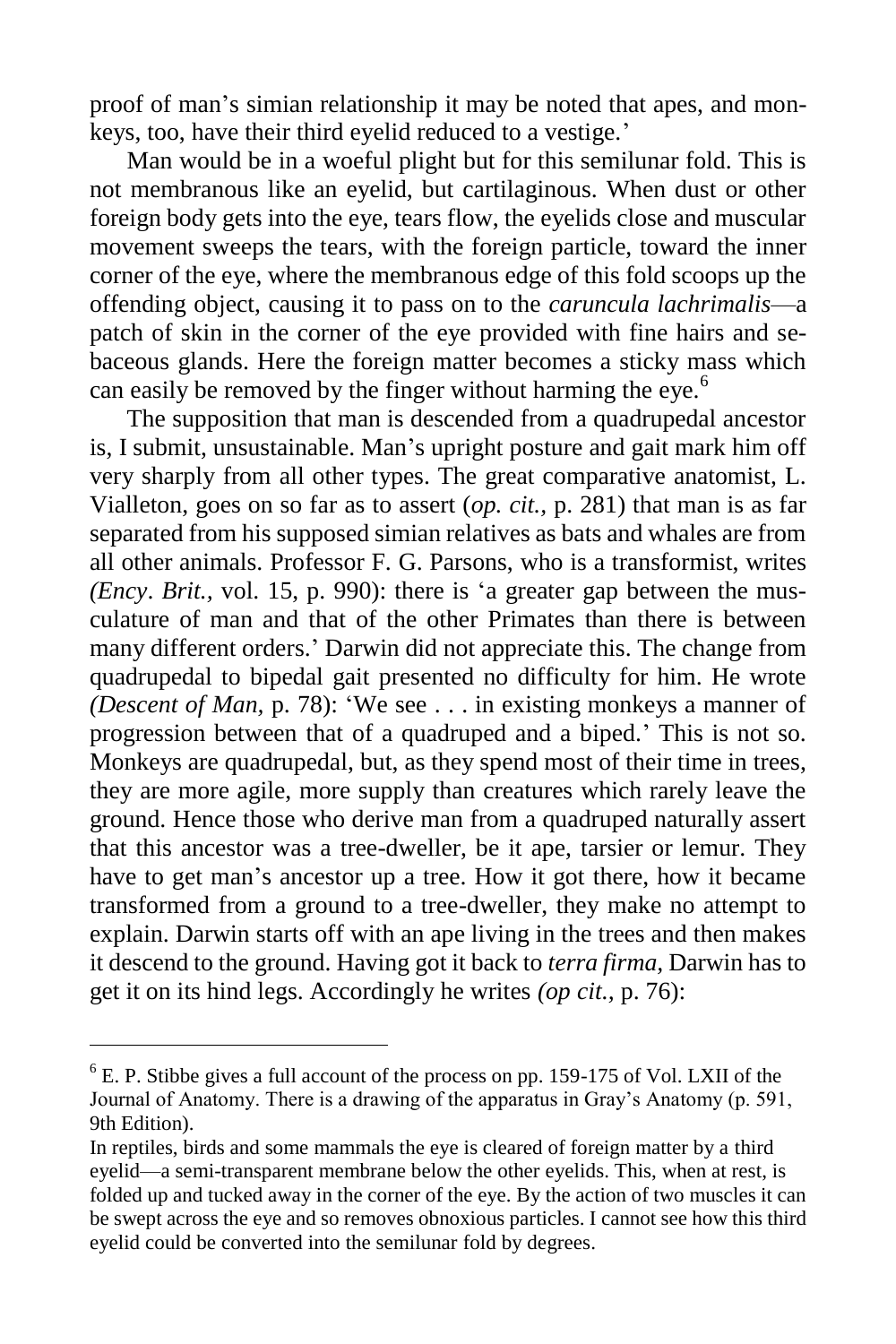'as it became less arboreal ... its habitual manner of progression would have been modified; and thus it would have been rendered more strictly quadrupedal or bipedal . . . Man alone became a biped; and we can, I think, partly see how he has come to assume his erect attitude . . . Man could not have attained his present dominant position . . . without the use of his hands . . . But the hands and arms could not have become perfect enough to have manufactured weapons or to have hurled stones, as long as they were habitually used for locomotion . . . From these causes alone it would have been an advantage to man be become a biped. . . To gain this advantage the feet have been rendered flat; and the great toe has been peculiarly modified, though this has entailed the almost complete loss of its power of prehension.'

What will scientific men of the future think of this poppycock? What a picture Darwin draws of this prohominid, which, with commendable foresight and noble self-denial, abstains from using its forelimbs for locomotion, and suffers agonies in its gallant efforts to balance itself and walk on its hind legs! How its spine, hip-, leg- and foot-bones, to say nothing of the great toes, much have ached while they were being reconditioned to adapt themselves to erect posture! Nor did these aches and pains entirely cease when, at last, the erect position was acquird. Dr. John Murphy solemnly assures us *(Primitive man,* p. 76):

'When the upright posture was new to the precursor of man, the necessity for frequent rests from it would be greatly felt.'

Even Natural Selection must have been moved to pity by the plight of this prohominid and so refrained from destroying it; otherwise, according to our evolutionists, man would never have come into being.<sup>7</sup>

We now have to consider the supposed loss of the power of opposing the great toe. The corresponding toe of an ape may be compared to one of the blades of a pair of scissors, the other blade being represented by the remaining toes, these last being bound together by a band of fibres known as the transverse ligament. In man this ligament embraces the great toe as well as the other four, thus the human foot, as compared with that of the ape, is like a pair of scissors so tied that it cannot be opened. The hind limb of the ape is an efficient grasping organ, which the human foot is not.<sup>8</sup> Now, the transverse ligament must either embrace the great

 $<sup>7</sup>$  In addition to the handicap imposed by the change of gait, the incipient hominid</sup> would have suffered from the shortening and weakening of the arms. Baumann's dynamometer tests showed that a male chimpanzee is 4.4 times and a female chimpanzee 3.6 times as strong as a physically developed fit young man.

<sup>&</sup>lt;sup>8</sup> In all anthropoid apes and a few monkeys the foot is a more efficient grasping organ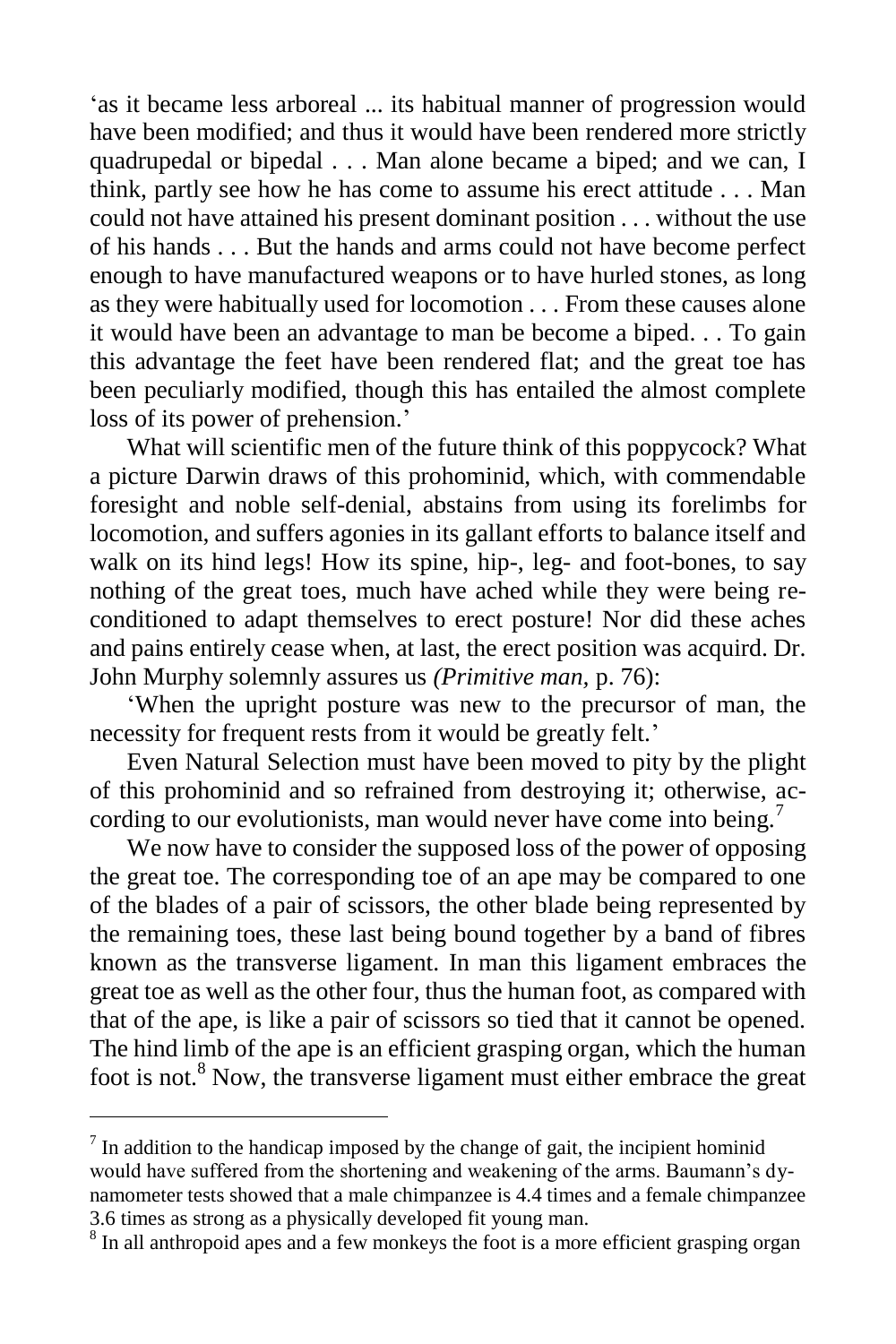toe, or not embrace it; no intermediate condition is possible. If, then, man be derived from an animal having the great toe opposable, this non-opposability of his great toe must have arisen suddenly, *per saltum*, as a sport. As this would have imposed a great handicap in the struggle for existence, the Darwinist seems compelled to believe that after a definite date almost every individual had this disability, because, had only a few suffered from it, they would have been, in Darwin's words 'rigidly destroyed'; in other words, the loss of opposability must have been a miracle affecting thousands of prohominidoe. The theory of evolution is supposed to obviate the necessity for miracles. It does nothing of the sort. It merely substitutes miracles of transformation for those of special creation. The transformist, W. Beebe, writes *(The Bird,*  p. 97): 'The idea of miraculous change, which is supposed to be an exclusive prerogative of fairy-tales, is a common phenomenon of evolution.<sup>'9</sup> The fact that the peasants of Landes and some orientals can oppose, to some extent, the big toe to the others is, as Broderip stated, a trap for the unwary. Haeckel caused Darwin to fall into it. The latter writes (*op. cit., p. 77*): 'With some savages, however, the foot has not altogether  $\mathrm{lost}^{10}$  its prehensile power, as shown by their manner of climbing trees, and of using them (sic) in other ways.'

As Wood Jones points out, in *Man's Place among the Mammals,* the human mobility of the big toe is effected by movement at the metatarsalphalangeal joint, whereas in the monkey and ape the movement is largely at the saddle-shaped tarso-metatarsal joint.' In less technical language, as the transverse ligament in man binds together the bones of the sole of the foot, the toes jointed on these are capable of a little independent movement varying in extent with the individual, just as the fingers of the hand are. In apes the big toe and the sole bone on which it is hinged can move at the joint with the ankle.

In conclusion, as Vialleton puts it (*op*. *cit.,* p. 284), 'there is absolute

than the hand. Hartmann, who objected to their feet being called hind hands, had to describe them as prehensile feet.

<sup>9</sup> Professor J. Lefevre writes (Manuel Critique de Biologie (1938), p. 35): 'Grace a Haeckel le transformism est a son apogee. Il a repandu partout sa foi; la parole ardente des maitres entraine irrestiblement les eleves. Dans leur lecons chargees de la mystique nouvelle, il n'est question que d'animaux se battant, s'allongeant, se ramassant, se tordant, se retournant, se pliant, redressant leurs bras, s'ornant d'appendices, se creant des organes, se fabriquant des tentacules et des yeux, se transformant les uns dans les autres, se differenciant et se perfectionnant a volonte: prodiges plus merveilleux et beaufoup plus miraculeux que l'idee creatrice elle-meme.'

<sup>&</sup>lt;sup>10</sup> Notice the question-begging word 'lost.'